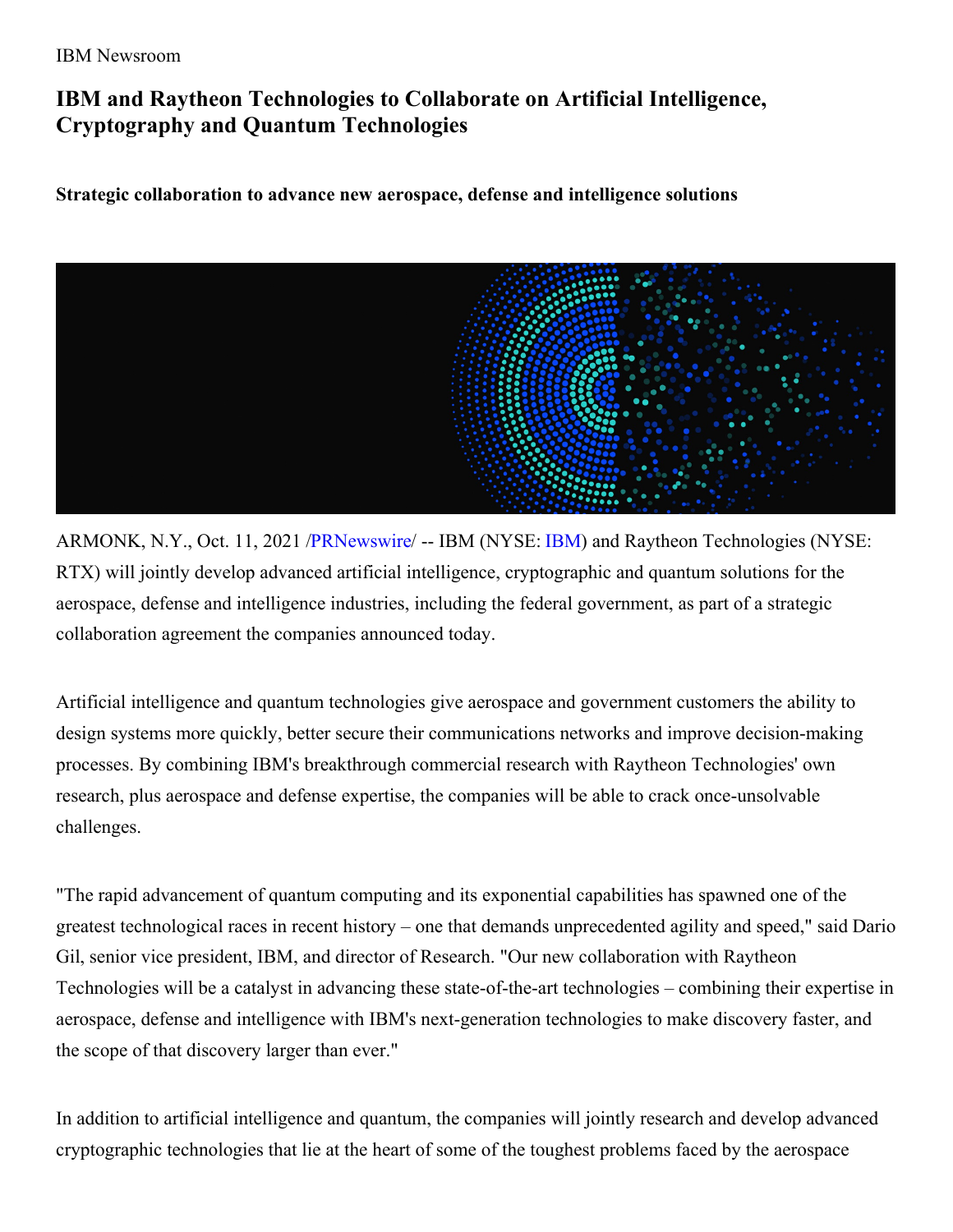industry and government agencies.

"Take something as fundamental as encrypted communications," said Mark E. Russell, Raytheon Technologies chief technology officer. "As computing and quantum technologies advance, existing cybersecurity and cryptography methods are at risk of becoming vulnerable. IBM and Raytheon Technologies will now be able to collaboratively help customers maintain secure communications and defend their networks better than previously possible."

The companies are building a technical collaboration team to quickly insert IBM's commercial technologies into active aerospace, defense and intelligence programs. The same team will also identify promising technologies for jointly developing long-term system solutions by investing research dollars and talent.

## **About IBM**

IBM is a leading global hybrid cloud and AI, and business services provider, helping clients in more than 175 countries capitalize on insights from their data, streamline business processes, reduce costs and gain the competitive edge in their industries. Nearly 3,000 government and corporate entities in critical infrastructure areas such as financial services, telecommunications and healthcare rely on IBM's hybrid cloud platform and Red Hat OpenShift to affect their digital transformations quickly, efficiently, and securely. IBM's breakthrough innovations in AI, quantum computing, industry-specific cloud solutions and business services deliver open and flexible options to our clients. All of this is backed by IBM's commitment to trust, transparency, responsibility, inclusivity, and service. For more information, visit [www.ibm.com](https://c212.net/c/link/?t=0&l=en&o=3318134-1&h=3790192294&u=https%3A%2F%2Fc212.net%2Fc%2Flink%2F%3Ft%3D0%26l%3Den%26o%3D3154235-1%26h%3D3195901305%26u%3Dhttp%253A%252F%252Fwww.ibm.com%252F%26a%3Dwww.ibm.com&a=www.ibm.com)

### **About Raytheon Technologies**

Raytheon Technologies Corporation is an aerospace and defense company that provides advanced systems and services for commercial, military and government customers worldwide. With four industry-leading businesses ― Collins Aerospace Systems, Pratt & Whitney, Raytheon Intelligence & Space and Raytheon Missiles & Defense — the company delivers solutions that push the boundaries in avionics, cybersecurity, directed energy, electric propulsion, hypersonics, and quantum physics. The company, formed in 2020 through the combination of Raytheon Company and the United Technologies Corporation aerospace businesses, is headquartered in Waltham, Massachusetts.

#### **Media contacts**